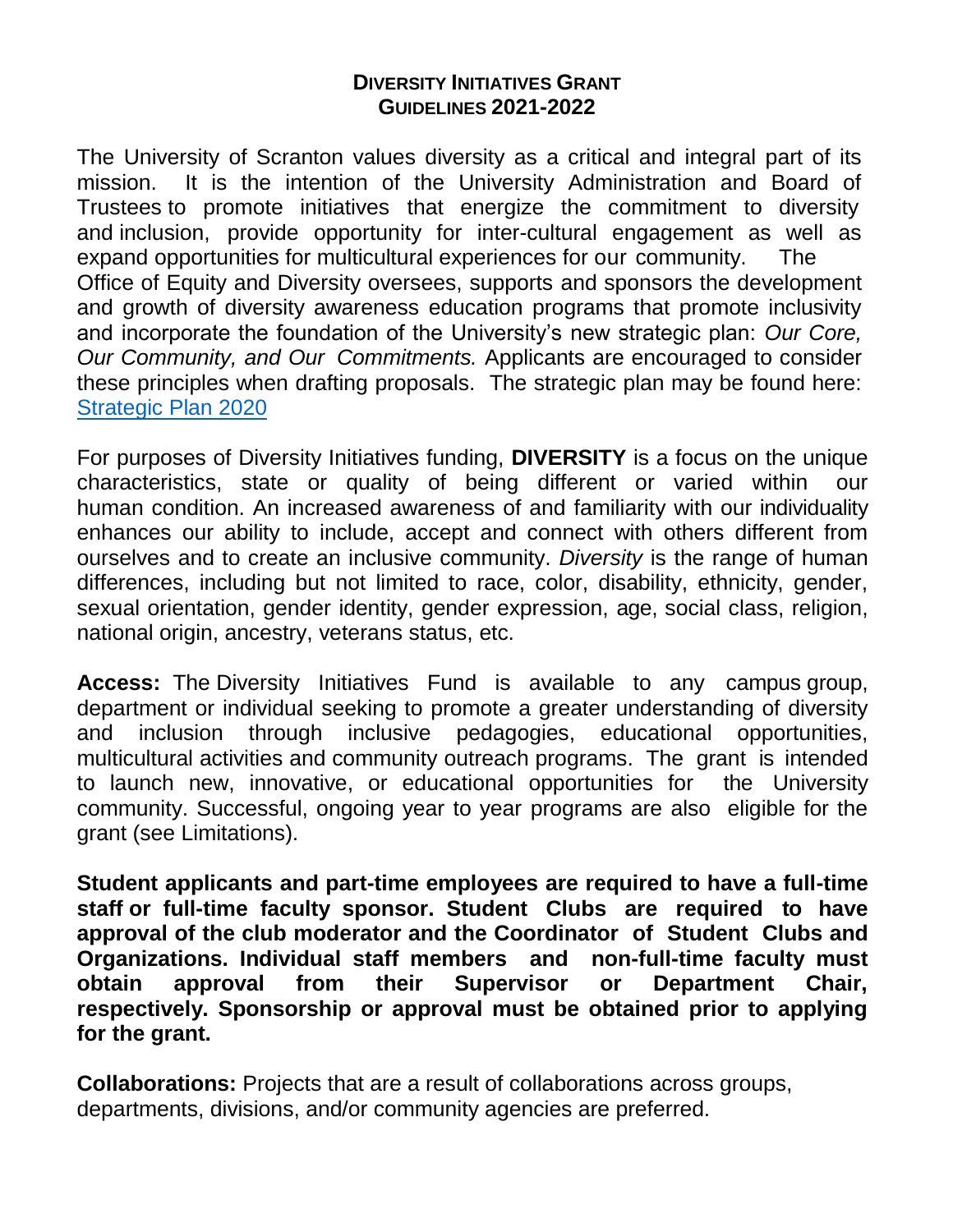## **Limitations:**

- Only projects that are *free and open* to the university community will be funded.
- **No off-campus travel/trips initiatives will be funded.**
- Beginning in academic year 2020-2021, any project that receives a grantfor two (2) consecutive years will be considered subsequent to consideration of newly submitted project each semester.
- Beginning in academic year 2020-2021, any project that is a awarded a grant after three (3) consecutive years will be limited to a maximum award of \$1,000.
- **Changes, Substitutions and Extensions**: Any changes or substitutions of speakers, lecturers, project title or scope or giveaways listed in the application **MUST** be submitted in writing to the Board. This includes changes or substitutions once the grant is awarded. The Board reserves the right to approve the changes, or in the alternative, reduce the amount or revoke the grant award. Unapproved substitutions that proceed without Board approval may result in denial of future applications. Project datesmay be changed within the scope of the funding period without approval of the Board. Grantees will have the remainder of the semester in which they receive an award and one full year to complete a project and use the funds. For example, a grant received in November 2020 would expire in December 2021. Extensions of project dates may be granted by the Board upon written request.
- **Monies from the Diversity Initiatives Grant may not be commingled with other accounts**. Funds should be used for expenses listed on the application unless approved by the Board.

**Deadlines:** Applications are reviewed on a rolling basis with a fall deadline of November 30 and a Spring deadline of April 30. The Board will review proposals on a rolling basis and notify applicants of approval/denial by within one month of submission. Applications submitted after the deadline will be reviewed the following semester. All applications must be complete when submitted to the Office of Equity and Diversity.

**Goals:** All Diversity Initiatives Grant applicants are expected to target one or more of the goals outlined below.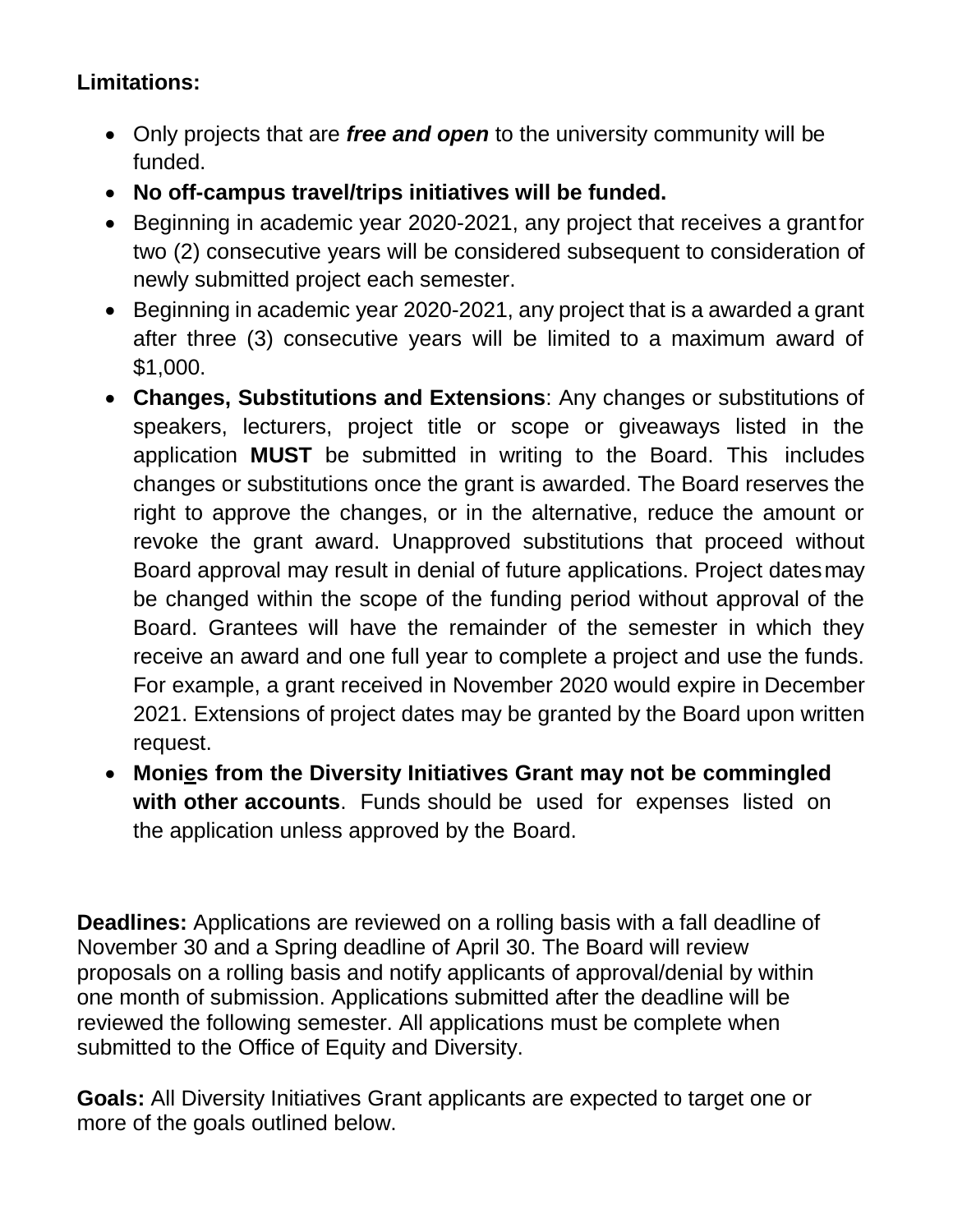| <b>GOALS AND</b><br><b>OBJECTIVES A</b><br><b>GOALS AND</b><br><b>OBJECTIVES B</b> | Recruitment and Retention through Cura Personalis.<br>Build a campus environment that welcomes and supports<br>diverse individuals in the spirit of Cura Personalis- caring for<br>the whole person.<br><b>Campus Climate</b> Emphasizes an understanding of cultural<br>sensitivity and global ways of communication for the purpose      |
|------------------------------------------------------------------------------------|--------------------------------------------------------------------------------------------------------------------------------------------------------------------------------------------------------------------------------------------------------------------------------------------------------------------------------------------|
|                                                                                    | of creating a welcoming environment for all individuals and<br>encouraging awareness interdependence.                                                                                                                                                                                                                                      |
| <b>GOALS AND</b><br><b>OBJECTIVES C</b>                                            | <b>Magis through diversity and inclusion</b><br>Engage participants in diverse pedagogy and multiculturalism<br>dialog that enhances educational experience, encourages the<br>formation of complex and diverse viewpoints ('cognitive<br>openness'), and increases awareness of the connections<br>between seemingly incompatible things. |
| <b>GOALS AND</b><br><b>OBJECTIVES D</b>                                            | Institutional transformation through community outreach<br>Activities that invite the collaboration and active participation of<br>community partners and agencies that impact or serve diverse<br>constituencies. Impact/relevance/benefit of these partnerships<br>must be demonstrated.                                                 |
| <b>GOALS AND</b><br><b>OBJECTIVES E</b>                                            | <b>Engaged and Integrated</b><br>Incorporates an interactive learning experience for students<br>and employees with specific takeaways that will create a<br>lasting impact and encourage discussion beyond the duration<br>and completion of the project related to or focusing on diversity<br>and/or inclusion.                         |

**Rubric used by the Diversity Initiatives Review Board:** All project proposals will be evaluated and scored based upon the following criteria. Applicants will be given a score of up to 10 points in each category, for a maximum of 40 points. \*\***See additional requirement in #2.**

The highest amount of points will be given in each category as it satisfies the following elements:

1) **Proposal and Funding Model:** Proposal is clearly defined, exemplifies one or more of the above-referenced goals and objectives, and contains abundant strategies to support implementation; funding model is realistic.